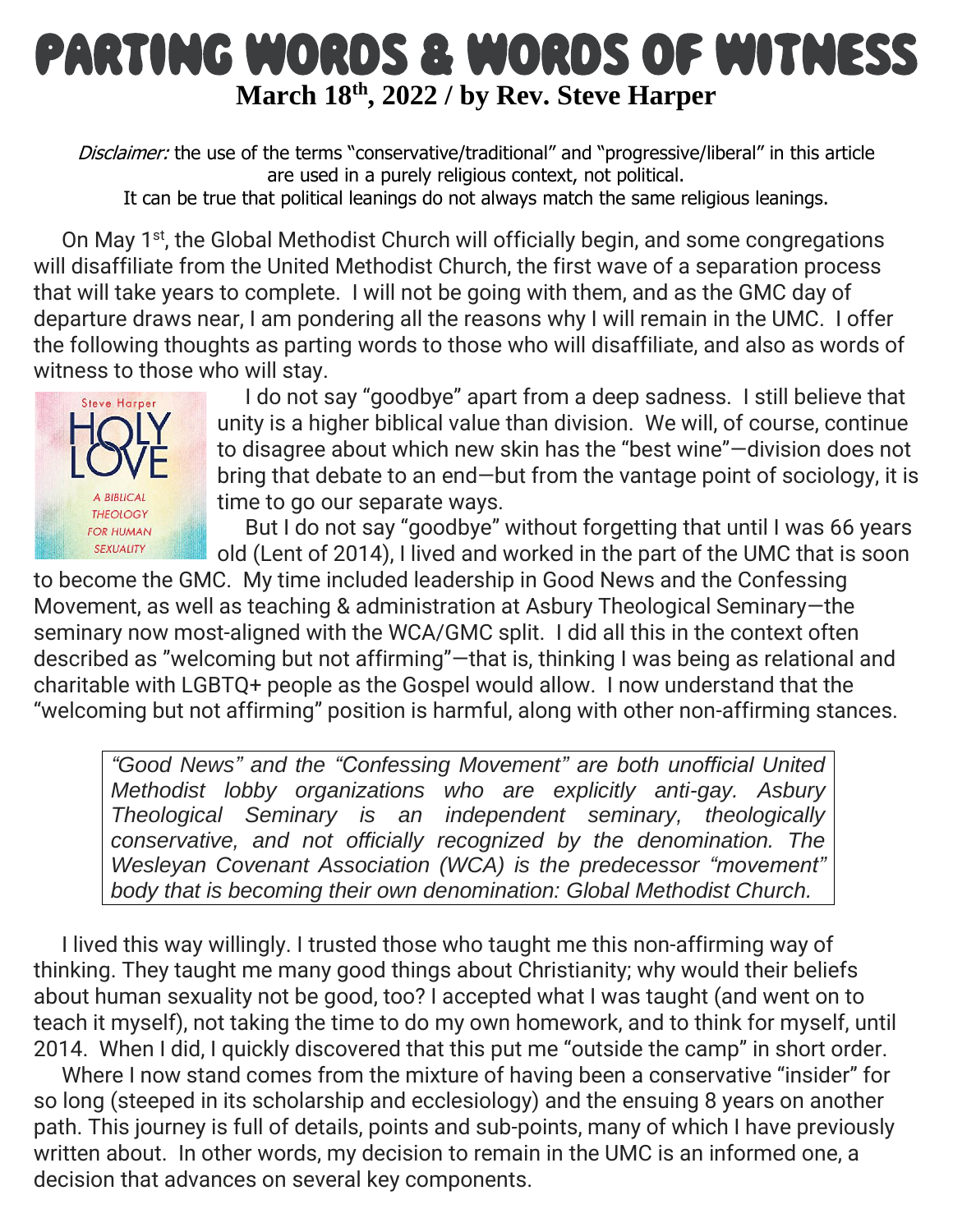*First,* I have learned that progressive theology in general and with respect to human sexuality, in particular, is as substantive, scholarly, and as plausible as conservative theology. I have learned that progressives believe in the inspiration and authority of Scripture as much as any conservative does. Our differences are about interpretation, not how the Bible was inspired. For those of you reading this as longstanding progressives, you may say "tell us something we don't know." But living for 6 decades within conservative Christianity, you must believe me when I say this was a transforming discovery. Conservatives simply assumed progressive thinking was lazy, emotion-driven, and simpleminded.

With conservative Christianity's "one-stop shopping" disposition, I was not encouraged to explore liberalism—mostly with a "no need to do so" attitude (benign neglect), but also with an occasional "if you do so, you will be on a slippery slope" warning that alleged I would be descending into "Christianity lite," unorthodoxy, and perhaps even heresy. It took firsthand experience to see this is not so.

My parting word to GMC folks is that I have learned progressive theology is as credible as conservative theology.

My witness to those who will stay in the UMC is that you will remain in a denomination that is biblical. You do not have to join the GMC to be faithful to Scripture.

*Second,* I have discovered that LGBTQ+ people live as committed Christians and devoted disciples of Jesus as much as conservatives do. They do so on the same basis as any Christian—fidelity to the covenant. And they do so made in the image of God as much as anyone on the nonbinary spectrum of humanity.

Additionally, I have seen them live their faith as ignored, demeaned, and persecuted people, and do so with a depth of commitment greater than I have had to live it in a heteronormative environment. By expanding my understanding of humanity through the witness and friendship of LGBTQ+ people, my experience of God has been deepened and widened beyond what it once was.

My parting word to GMC folks is that in beginning a new denomination that continues a non-affirming theology of human sexuality, which then prohibits full access by LGBTQ+ persons to the church's ministries (ceremonies and callings) you are providing a seedbed where other divisive, regulatory, and exclusionary seeds can grow, as they have done in other split-off denominations.

My witness to those who will remain in the UMC is that you have not compromised or diminished your faith by commending acceptance, inclusion, and the common good. You have, in fact, decided to personify Micah's exhortation to "do justice" (Micah 6:8), and doing so in ways that a "pure church" mentality does not do.

*Third,* I have chosen to remain in the UMC because the two previous points (along with others) produce a theology of love that's deeper and wider than the stated intentions of the GMC. Of course, GMC folks will disagree with me on this (as they do also on the two previous points), but I believe the potential for a theology of love is wider in the future UMC. And because a theology of love is at the heart of Wesleyan theology, I must remain where it is practiced to the greatest extent.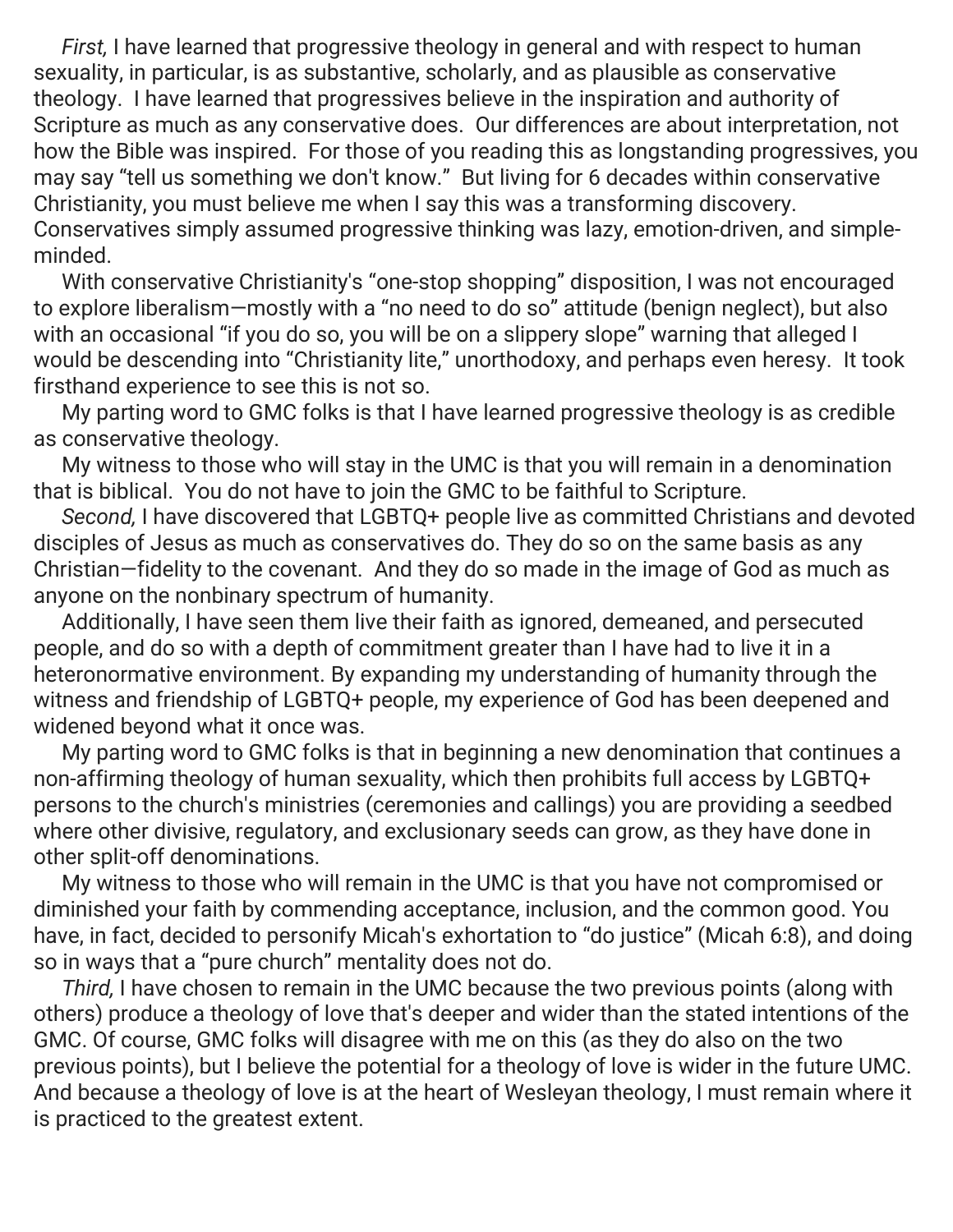The writing of Thomas Oord is shining bright light on a theology of love. I am reading his latest book, *[Pluriform](https://www.amazon.com/Pluriform-Love-Relational-Theology-Well-Being/dp/1948609576/ref=tmm_pap_swatch_0?_encoding=UTF8&qid=&sr=) Love* with great benefit, helping me to see that the focus of John and Charles Wesley on love was an "openness theology" in the sense the United Methodist Church affirms and teaches it.

My parting word to GMC folks is to judge the new denomination "by its fruits"—the heart of which is love, and see how it defines and practices love in actuality. Pay attention to who is affirmed and not affirmed, who is welcomed and who is turned away, and who is given "in" status versus who is "out." Notice how this happens, and why.

My witness to those who will remain in the UMC is that you can be confident that you are staying in a denomination committed to love in an "all means all" fashion (Colossians 3:11). You will be in a denomination that sees its mission to remove walls that divide (in the spirit of Ephesians 2:14) so that Galatians 3:28 can be realized.

My decision to remain in the UMC does not ignore the fact that the future UMC has challenging work to do. Some have already given up and gone to denominations where progressive theology is more fully lived. Like John Wesley, I confess that I have drawn a picture that I/we have not attained, but it is a vision to live into once the GMC is gone on to do their own thing. We will not ultimately be judged by the GMC's leaving, but by what we become once they leave.

In sum, my parting word to the GMC is "goodbye" because it does not offer anything I have failed to find in the UMC. If you believe otherwise . . . then go.

In sum, my witness to those who will remain in the UMC is this: if you want to be in a denomination where biblical authority, a credible theology of human sexuality, and a commitment to love God with all your heart, soul, mind, and strength, and your neighbor as yourself is in full force---you need not leave.

*\*\*Rev. Dr. Steve Harper is a retired Elder in The Florida Annual Conference of The United Methodist Church, and also a retired Professor of Spiritual Formation and Wesley Studies, having taught since 1980 in many schools, colleges, universities, and theological schools—both in the U.S. and elsewhere.*

~~~*Helpful insight:* Approximately 800 delegates from around the world are elected by their Annual Conferences to serve as delegates on a global body known as the General Conference. General Conference meets every 4 years. This is the only body that speaks on behalf of the entire denomination. This group of people—50% clergy/50% lay people—can make changes to our stances and policies within our *Book of Disciple* and *Book of Resolutions*. The most recent General Conference was convened in 2016 (Portland, OR), and then a special-called General Conference was held in February 2019 (St. Louis, MO) to address growing concerns around LGBTQ+ inclusion. The 2019 General Conference furthered tension and division within the denomination. The Wesleyan Covenant Association was formed by conservatives who wished to leave and form a new entity. The formation of their denomination will begin May 1<sup>st</sup> and will be called The Global Methodist Church. Meanwhile, the 2020 General Conference (Minneapolis, MN) has been further delayed due to the COVID-19 pandemic until 2024.